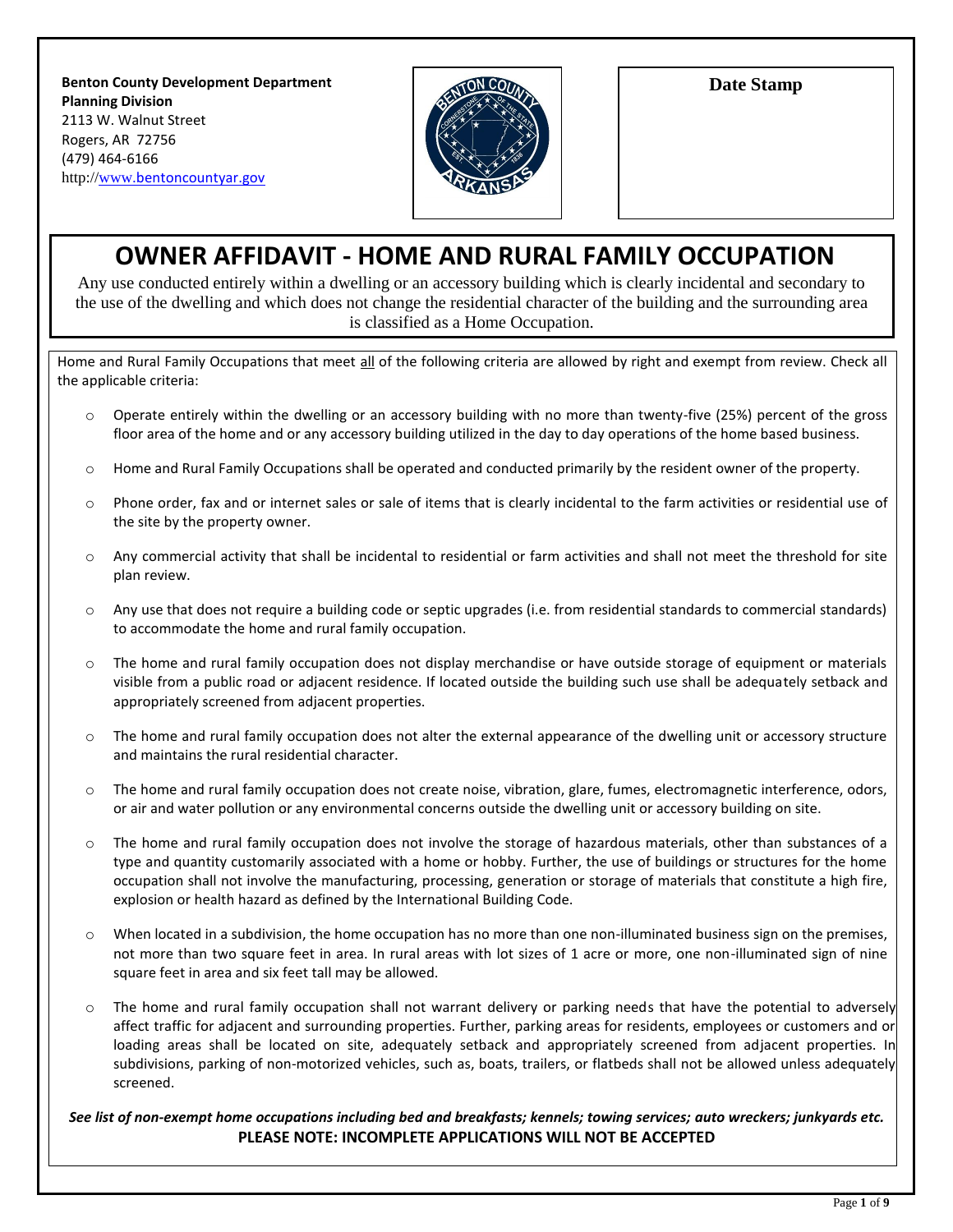### **BENTON COUNTY EXEMPT HOME AND RURAL FAMILY OCCUPATION APPLICATION FORM INSTRUCTIONS FOR APPLICANT:**

Applications must be submitted in person. Please make an appointment with a planner to discuss the proposed development and to determine if a complete application is submitted.

Please review Site Plan Review Regulations prior to application submission (Chapter 7). Planning Board Calendar including meeting schedules (included with Application).

|    | Item                                                                                                                                                        |                         |                                |
|----|-------------------------------------------------------------------------------------------------------------------------------------------------------------|-------------------------|--------------------------------|
|    | Completed application with notarized original signatures                                                                                                    | <b>Date</b><br>Provided | <b>Staff</b><br><b>Initial</b> |
| 1. | Fee- \$100.00                                                                                                                                               |                         |                                |
| 2. | Written Description of the proposal                                                                                                                         |                         |                                |
| 3. | Initial submission: Site Plans to scale - 1 copy 11"x17" *Confirm size with<br><b>Planning Staff</b>                                                        |                         |                                |
| 4. | Final Approved Plan: 4 originals, no greater than 18"x24", 1 copy 11"x17"<br>All applicable forms as required.                                              |                         |                                |
|    | Service Agreement Forms Water, Electricity, Septic maintenance,<br>Landscaping, Fire Protection, Solid Waste. Others as applicable to specific<br>projects. |                         |                                |
|    | Notification Letter (Review with staff prior to Mailing)                                                                                                    |                         |                                |
| 5. | Submit all applicable State and Federal Permits                                                                                                             |                         |                                |
| 6. | Electronic versions of all materials, drawings and completed application form                                                                               |                         |                                |
| 7. | Landscaping installation & Maintenance Plan                                                                                                                 |                         |                                |
| 8. | Any additional materials as needed by Staff or Planning Board or<br>supplemental information                                                                |                         |                                |
| 9. | Request for Variance or waivers                                                                                                                             |                         |                                |
| 10 |                                                                                                                                                             |                         |                                |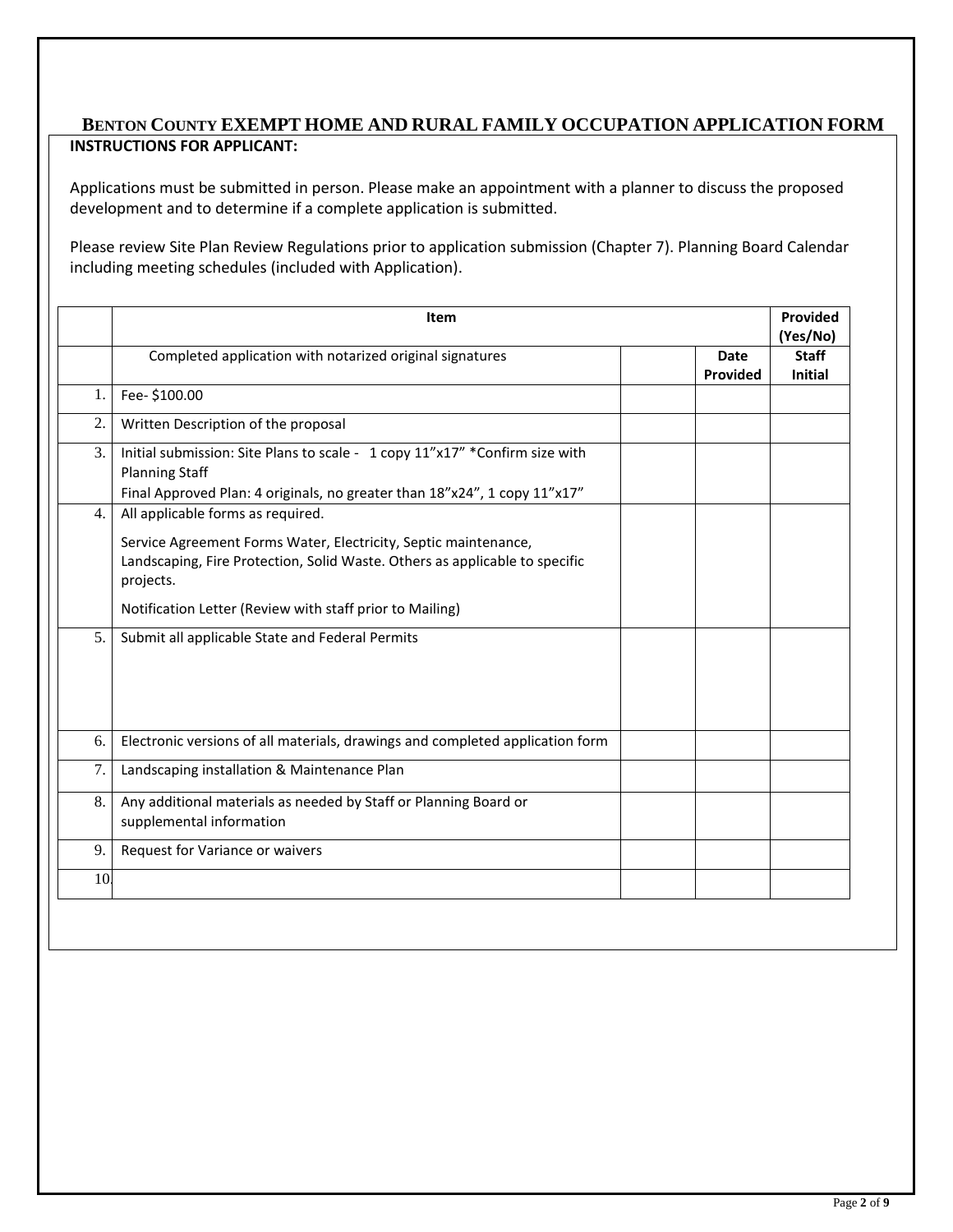## **BENTON COUNTY EXEMPT HOME AND RURAL FAMILY OCCUPATION APPLICATION FORM**

#### **REGISTERED OWNER AND APPLICANT INFORMATION**

Provide in full the name of the registered owner, agent/ applicant (if different than the owner) contact details. If the registered owner is a numbered company, provide the name of the principals of the company. If there is more than one owner, copy this page, complete in full and submit with this application.

An authorized applicant and agent for the owner must attach a notarized letter of authorization from the legal property owner. Written authorization from the legal property owner is required at the time of application or the documents will not be accepted.

| <b>Property Owner</b> |                                                                                               |
|-----------------------|-----------------------------------------------------------------------------------------------|
|                       |                                                                                               |
|                       |                                                                                               |
|                       |                                                                                               |
|                       |                                                                                               |
|                       | Applicant / Agent(If other than the Property Owner) Please complete Form A and or B, attached |
| Nomo:                 | Contact Dorcon:                                                                               |

| Name:           | <b>Contact Person:</b> |
|-----------------|------------------------|
|                 |                        |
| <b>Address:</b> | <b>Postal Code:</b>    |
|                 |                        |
| Phone:          | Fax:                   |
|                 |                        |
| Email:          |                        |

#### **NOTARIZED OWNER CERTIFICATION**

I certify under penalty of the laws of the State of Arkansas that I am the property owner of the property that is the subject matter of this application and I am authorizing to and hereby do consent to the filing of this application, acknowledge that the final approval by Benton County, if any, may result in restrictions, limitations and construction obligations being imposed on this real property and hereby authorize Benton County Staff to enter my property for the duration of the review.

I confirm that the information contained in this application and accompanying documents is accurate to the best of my knowledge. I hereby acknowledge that it is my responsibility to ensure that I am in compliance with all applicable laws, regulations, and permits at the State or Federal levels.

| Owner/Authorized Agent Print Name: Name and American control of the Control of the Control of the Control of the Control of the Control of the Control of the Control of the Control of the Control of the Control of the Cont |                       |                           |  |  |
|--------------------------------------------------------------------------------------------------------------------------------------------------------------------------------------------------------------------------------|-----------------------|---------------------------|--|--|
|                                                                                                                                                                                                                                |                       | Date: ___________________ |  |  |
| State of Arkansas, County of _______________________<br>Subscribed and sworn to before me this day of 201 .                                                                                                                    |                       |                           |  |  |
| <b>NOTARY PUBLIC</b>                                                                                                                                                                                                           | My Commission expires |                           |  |  |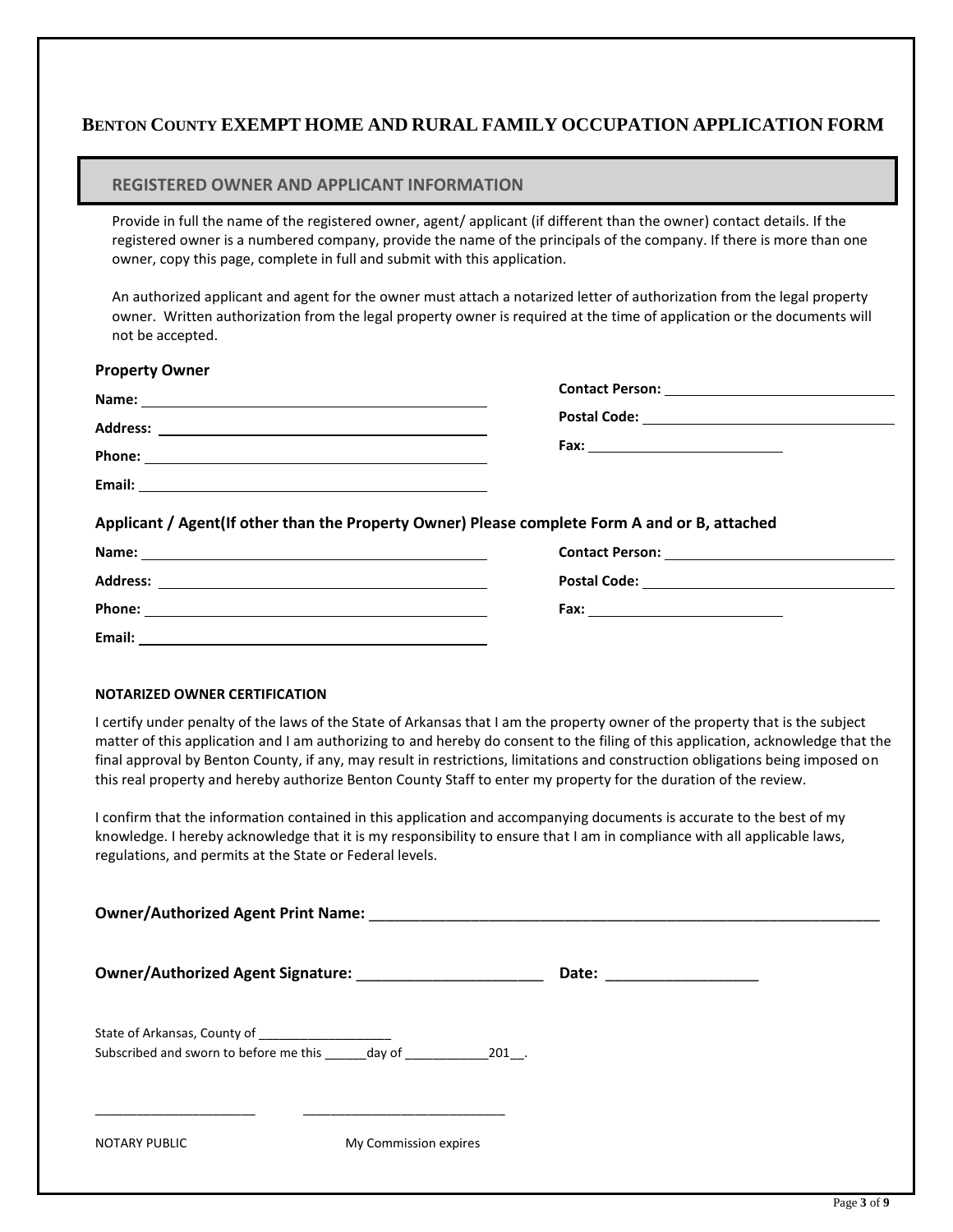### **BENTON COUNTY EXEMPT HOME AND RURAL FAMILY OCCUPATION APPLICATION FORM 3. DESCRIPTION OF SUBJECT PROPERTY**

| (If none currently, contact 911 Administration) |
|-------------------------------------------------|
|                                                 |
|                                                 |
|                                                 |
|                                                 |
|                                                 |

#### **g. Parking/Loading Spaces**

|                             | <b>Existing</b> | Proposed (New) | Total |
|-----------------------------|-----------------|----------------|-------|
| # of Parking Spaces         |                 |                |       |
| <b>Total Loading Spaces</b> |                 |                |       |

#### **h. Description of Screening/Buffer**

| <b>Proposed Screening</b> | Existing | Proposed |
|---------------------------|----------|----------|
|                           |          |          |
| Fence (length and         |          |          |
| location, material)       |          |          |
| Landscape Buffer (length, |          |          |
| size, spacing, and        |          |          |
| location)                 |          |          |
| Other - Describe          |          |          |
|                           |          |          |

#### **i. Building setbacks**

|               | <b>Existing Buildings</b> | Proposed buildings |
|---------------|---------------------------|--------------------|
| Front setback |                           |                    |
| Side setback  |                           |                    |
| Rear setback  |                           |                    |

#### **j. Access to Subject Lands**: Check all that apply

| County Road, Name          | $\Box$ Highway, Name |  |
|----------------------------|----------------------|--|
| Private easement, Describe |                      |  |

#### **k. Water, Sanitary Sewage and Storm Drainage:** Check all that apply

**Water**- Indicate the source of water on-site

□ Public/Semi Public Public Private/Semi Private well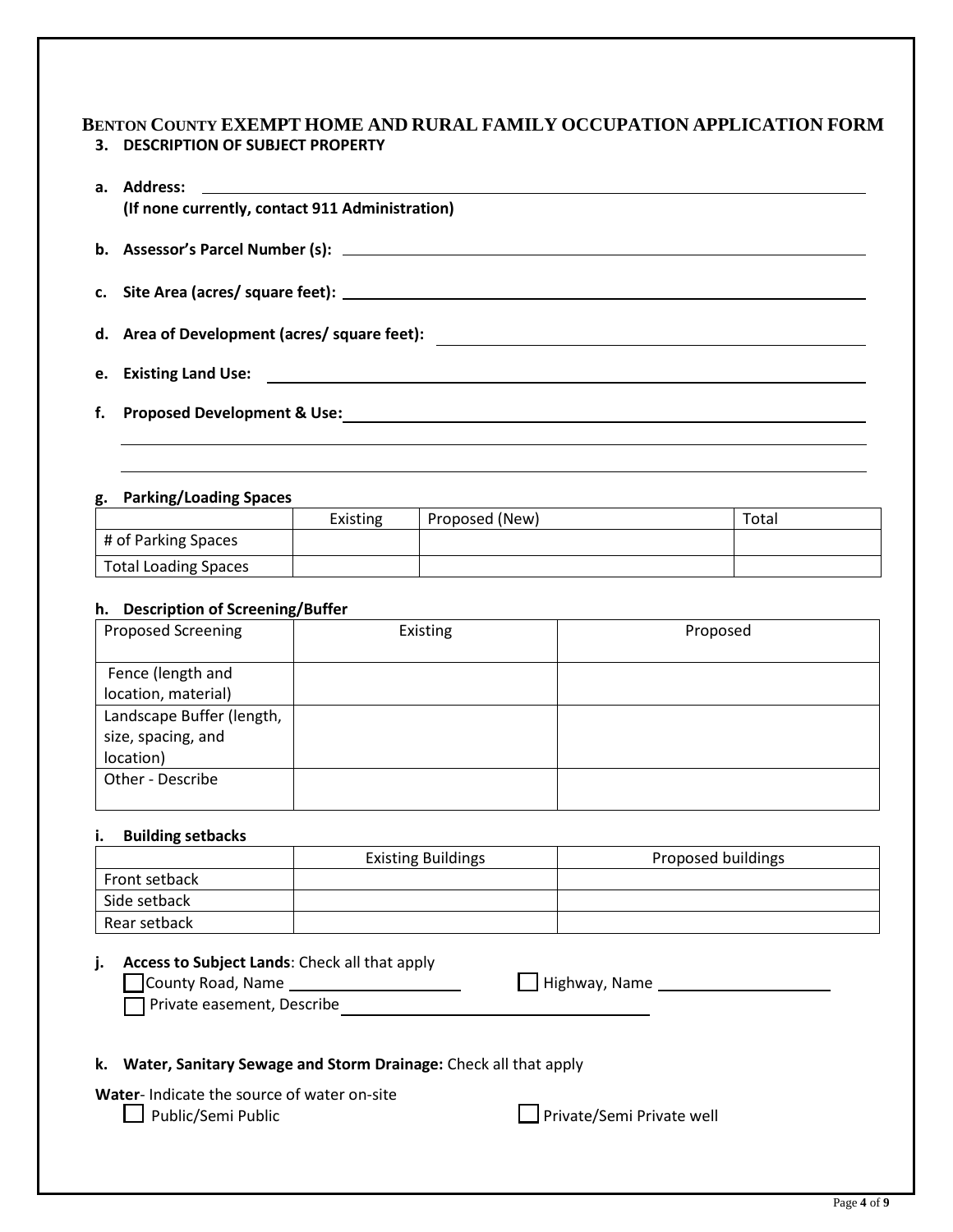|    |                                                                                                                                                                                                       |                                                                  | BENTON COUNTY EXEMPT HOME AND RURAL FAMILY OCCUPATION APPLICATION FORM                                                                         |  |  |
|----|-------------------------------------------------------------------------------------------------------------------------------------------------------------------------------------------------------|------------------------------------------------------------------|------------------------------------------------------------------------------------------------------------------------------------------------|--|--|
|    | Sanitary- Indicate the type of sewage disposal facility: Check all that apply<br>Publicly owned and operated sanitary sewage system<br>Privately owned and operated individual septic system<br>Other |                                                                  |                                                                                                                                                |  |  |
|    | $\Box$ Yes                                                                                                                                                                                            | Have you received approval from Heath Department?<br><b>No</b>   | Approval awaited (Date)                                                                                                                        |  |  |
|    | <b>Ditches</b><br>Detention pond                                                                                                                                                                      | $\Box$ Swales<br>Low Impact Development options (Appendix B)     | Storm Drainage- Indicate how storm drainage will be provided on-site: (Chapter X, Appendix D)<br>Retention pond<br>Bio retention pond<br>Other |  |  |
| 4. | best of my knowledge.                                                                                                                                                                                 |                                                                  | I confirm that the information contained in this application and accompanying documents is accurate to the                                     |  |  |
|    |                                                                                                                                                                                                       | regulations, and permits at the State or Federal levels.         | I hereby acknowledge that it is my responsibility to ensure that I am in compliance with all applicable laws,                                  |  |  |
|    | <b>Name and Signature of applicant</b>                                                                                                                                                                |                                                                  | <b>Date</b>                                                                                                                                    |  |  |
|    | State of Arkansas<br>County of __                                                                                                                                                                     | Subscribed and sworn to before me this ______ day of ___________ | 201 .                                                                                                                                          |  |  |
|    | <b>NOTARY PUBLIC</b>                                                                                                                                                                                  | My Commission expires                                            |                                                                                                                                                |  |  |
|    |                                                                                                                                                                                                       |                                                                  |                                                                                                                                                |  |  |
|    |                                                                                                                                                                                                       |                                                                  |                                                                                                                                                |  |  |
|    |                                                                                                                                                                                                       |                                                                  |                                                                                                                                                |  |  |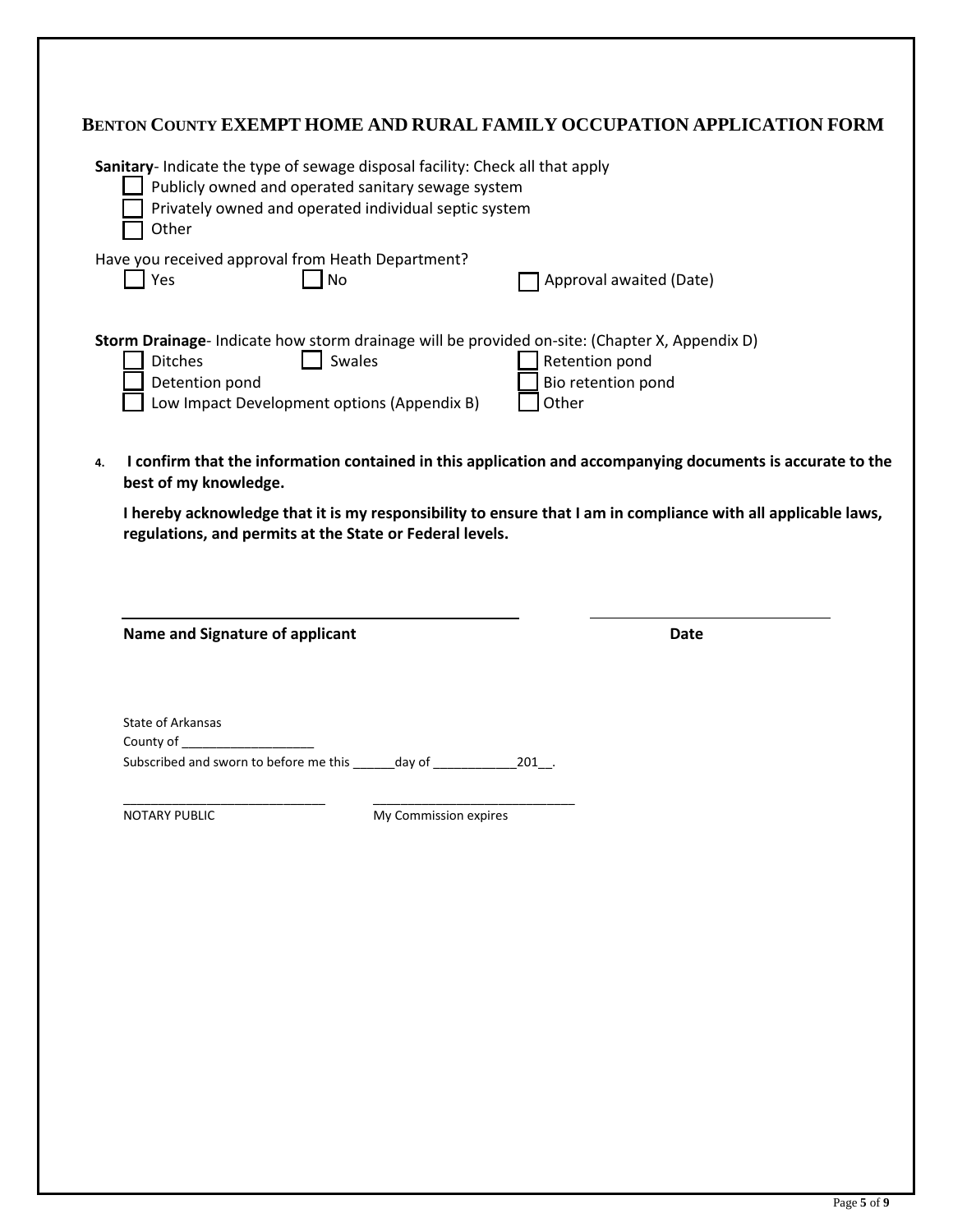# **BENTON COUNTY EXEMPT HOME AND RURAL FAMILY OCCUPATION APPLICATION FORM OFFICE USE ONLY**

**AUTHORIZATION TO PROCESS:** This application has been received and accepted for processing

Name of Planning staff **Date of Authorization to process** 

|    | <b>Item</b>                                                                                                                                                              |                         | <b>Comment</b> |
|----|--------------------------------------------------------------------------------------------------------------------------------------------------------------------------|-------------------------|----------------|
| 1. | Name of Planning Jurisdiction                                                                                                                                            |                         |                |
| 2. | Is the subject property located in a<br>Floodplain?                                                                                                                      | Yes<br><b>No</b>        |                |
| 3. | Is the subject property located in County's<br>MS4 area?                                                                                                                 | <b>Yes</b><br><b>No</b> |                |
| 4. | Date the applicant attended DRC                                                                                                                                          |                         |                |
| 5. | Service Agreement Forms (Form F)- Water,<br>Electricity, Septic maintenance,<br>Landscaping, Fire Protection, Solid Waste.<br>Others as applicable to specific projects. |                         |                |
| 6. | <b>Site Visits</b>                                                                                                                                                       |                         |                |

| Application Fee: \$                        | Receipt No.: $\qquad \qquad$ | Date: ——————                                 |
|--------------------------------------------|------------------------------|----------------------------------------------|
| Assigned File No.: _______________________ |                              | Related Planning File No.: _________________ |
| <b>Additional Notes</b>                    |                              |                                              |
|                                            |                              |                                              |
|                                            |                              |                                              |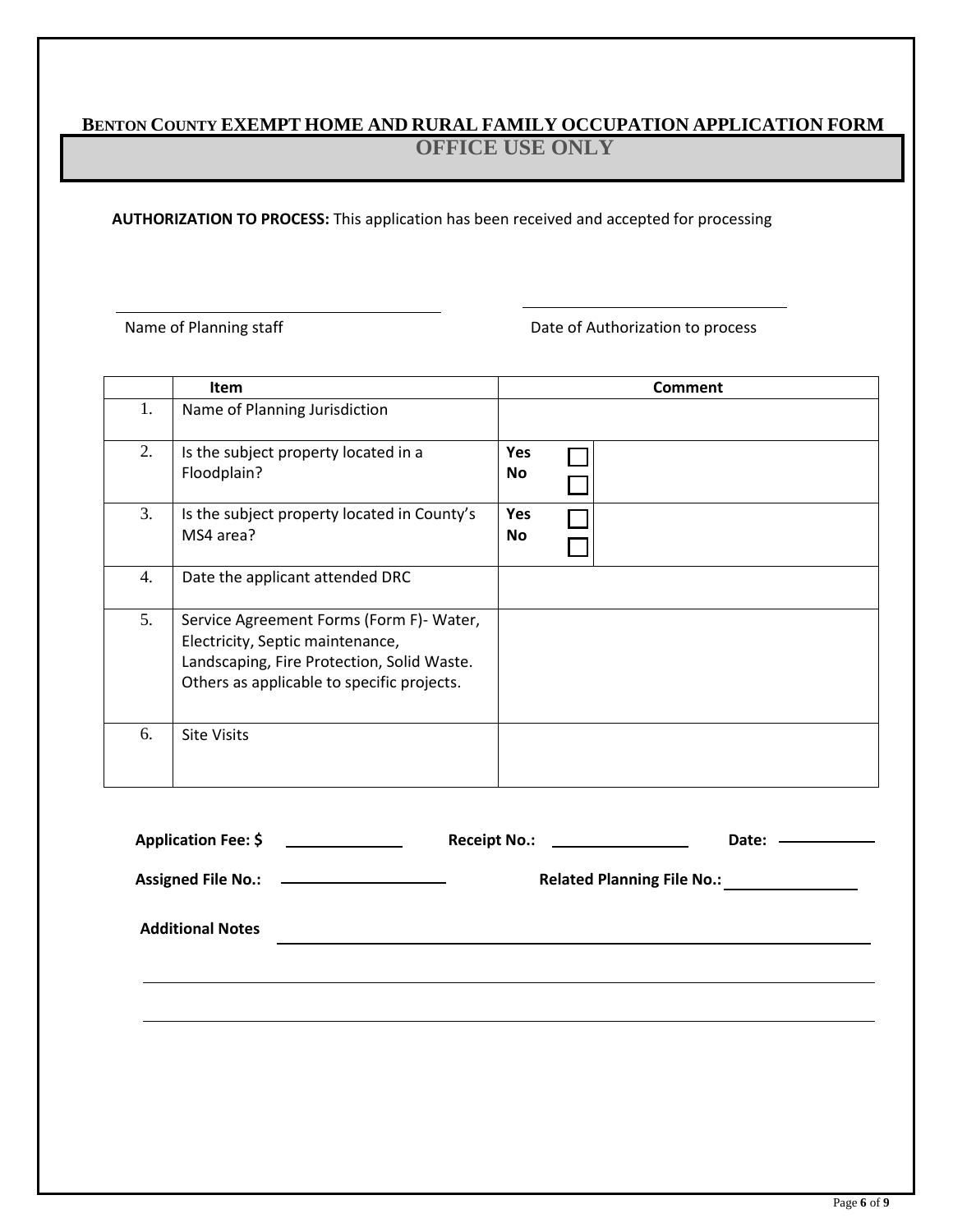# **FORM A - NOTARIZED AUTHORIZATION OF REGISTERED OWNER FOR THE APPLICANT (OTHER THAN THE OWNER) TO SUBMIT THE APPLICATION**

**If the applicant is not the registered owner of the land that is subject of this application, the written authorization of the registered owner that the applicant is authorized to make the application must be included with this application form and the authorization below must be completed.**

|                                                                                                                                                                                                                                                                                                                                                                   | (owner of the subject land, address or parcel No.)                                                               |
|-------------------------------------------------------------------------------------------------------------------------------------------------------------------------------------------------------------------------------------------------------------------------------------------------------------------------------------------------------------------|------------------------------------------------------------------------------------------------------------------|
| hereby authorize and instruct                                                                                                                                                                                                                                                                                                                                     | and the control of the control of the control of the control of the control of the control of the control of the |
| (applicant)                                                                                                                                                                                                                                                                                                                                                       |                                                                                                                  |
| to submit an application to the Benton County Development Department. This shall be my (our) good and<br>sufficient authority to act on my (our) behalf and to negotiate or bond on my behalf.                                                                                                                                                                    |                                                                                                                  |
| (Sign)                                                                                                                                                                                                                                                                                                                                                            | Date                                                                                                             |
| Note: if the owner is a corporation, affix seal (if any)                                                                                                                                                                                                                                                                                                          |                                                                                                                  |
| <b>COUNTY PLANNING DEPARTMENT</b>                                                                                                                                                                                                                                                                                                                                 |                                                                                                                  |
|                                                                                                                                                                                                                                                                                                                                                                   |                                                                                                                  |
| hereby authorize and instruct<br>(agent)                                                                                                                                                                                                                                                                                                                          |                                                                                                                  |
|                                                                                                                                                                                                                                                                                                                                                                   |                                                                                                                  |
| (Sign)                                                                                                                                                                                                                                                                                                                                                            | Date                                                                                                             |
| to submit an application to the Benton County Development Department. This shall be my (our) good and<br>sufficient authority to act on my (our) behalf and to negotiate or bond on my behalf.<br>Note: if the owner is a corporation, affix seal (if any)<br><b>FORM C - PERMISSION TO ENTER THE SUBJECT PROPERTY</b>                                            |                                                                                                                  |
|                                                                                                                                                                                                                                                                                                                                                                   |                                                                                                                  |
| I hereby authorize the Planning Board and/or staff of Benton County, Arkansas to enter upon the<br>subject lands and premises for the purpose of evaluating the merits of this application and<br>subsequently to conduct any inspections and work on the subject lands that may be required as a<br>condition of approval. This is their authority for doing so. |                                                                                                                  |
|                                                                                                                                                                                                                                                                                                                                                                   | Date                                                                                                             |
|                                                                                                                                                                                                                                                                                                                                                                   |                                                                                                                  |
| <b>Signature of owner</b><br><b>State of Arkansas</b><br>County of _____________________                                                                                                                                                                                                                                                                          |                                                                                                                  |
|                                                                                                                                                                                                                                                                                                                                                                   |                                                                                                                  |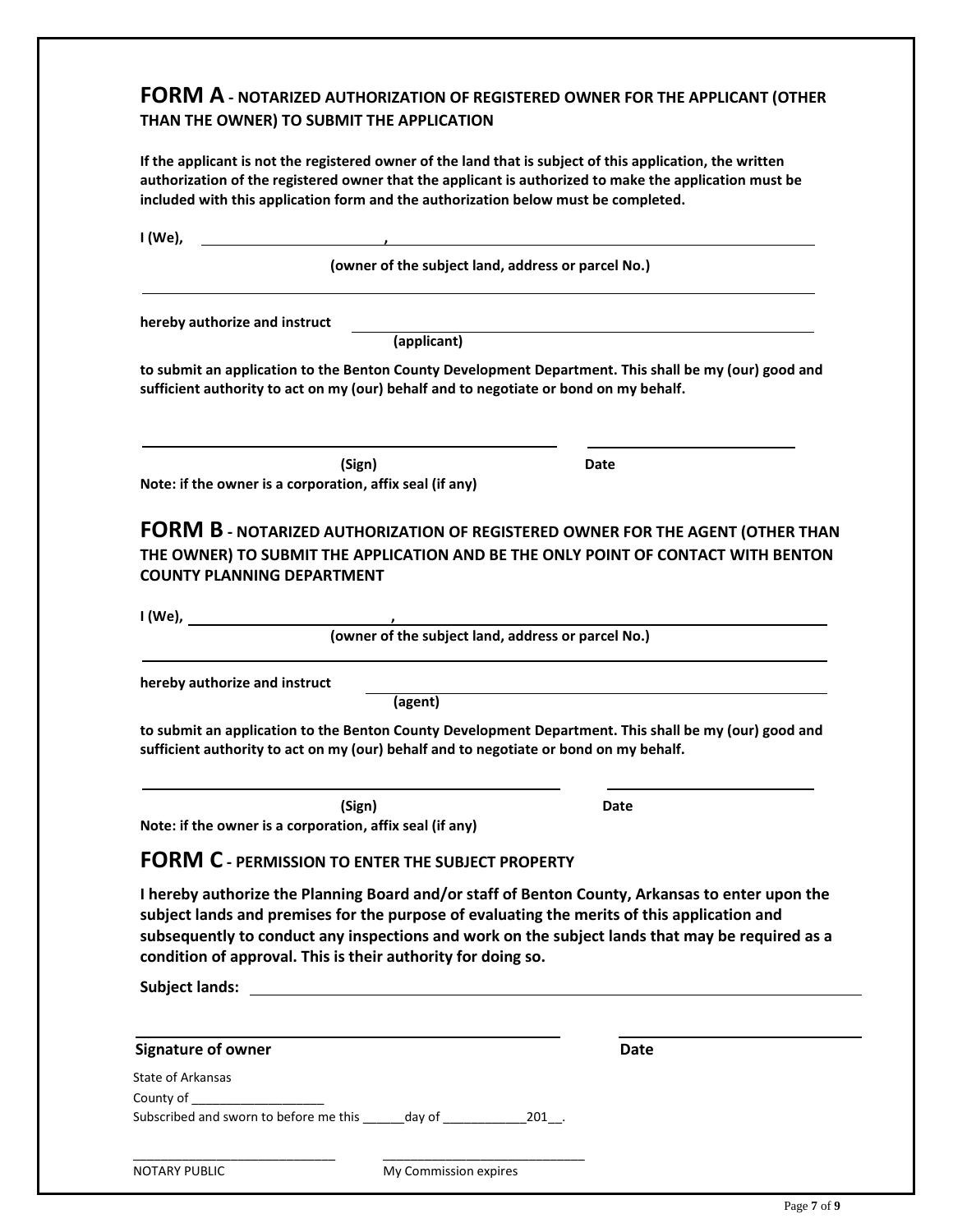|                                                                                  | <b>BENTON COUNTY DEPARTMENT OF EMERGENCY MANAGEMENT AND</b><br><b>HOMELAND SECURITY</b><br>215 E. CENTRAL AVE #7, BENTONVILLE, AR 72712<br>Phone: 479-271-1004<br>Fax: 479-271-1084 |
|----------------------------------------------------------------------------------|-------------------------------------------------------------------------------------------------------------------------------------------------------------------------------------|
|                                                                                  |                                                                                                                                                                                     |
|                                                                                  |                                                                                                                                                                                     |
|                                                                                  |                                                                                                                                                                                     |
|                                                                                  |                                                                                                                                                                                     |
|                                                                                  |                                                                                                                                                                                     |
|                                                                                  |                                                                                                                                                                                     |
|                                                                                  | A LETTER WILL BE SENT TO THE BUSINESS OWNER AND THE PLANNING OFFICE.                                                                                                                |
|                                                                                  | IF THERE ARE OTHER LOCATIONS PLEASE SPECIFY: ___________________________________                                                                                                    |
| IF YES - LIST NAME AND QUANTITIES BELOW:                                         | WILL THERE BE CHEMICALS STORED AT THIS FACILITY? YES ________ NO                                                                                                                    |
|                                                                                  |                                                                                                                                                                                     |
|                                                                                  | BY SIGNING BELOW, I ACKNOWLEDGE THAT ALL INFORMATION ABOVE IS TRUE AND CORRECT. I<br>UNDERSTAND THAT IT IS MY RESPONSIBILITY TO NOTIFY THE BENTON COUNTY DEPARTMENT OF              |
| <b>EMERGENCY MANAGEMENT IF THIS INFORMATION CHANGES.</b><br>OWNER SIGNATURE DATE |                                                                                                                                                                                     |
|                                                                                  | <b>BENTON COUNTY DEPARTMENT OF EMERGENCY MANAGEMENT ONLY</b>                                                                                                                        |